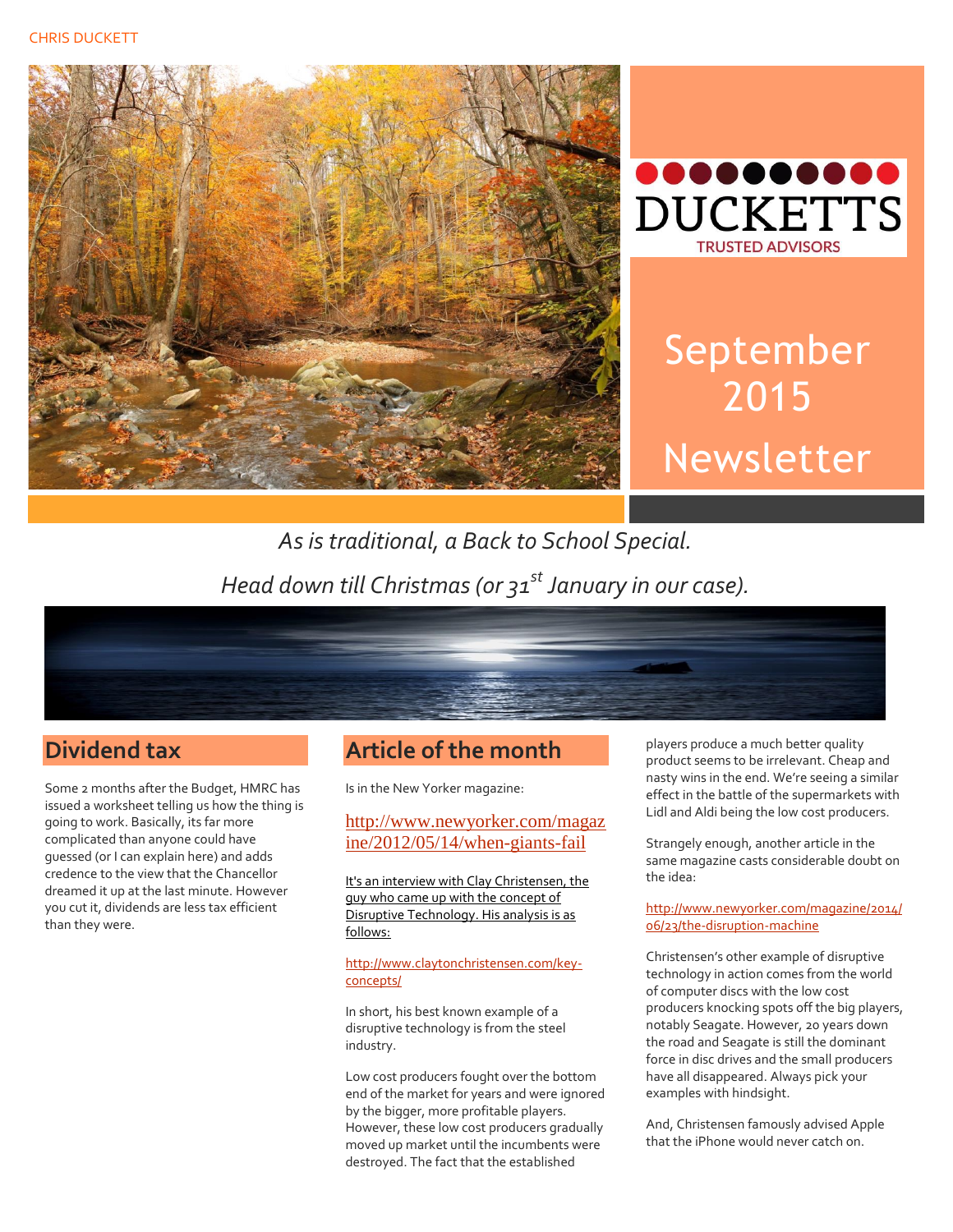

#### **Big data**

HCR have put a distinctly technical view of the big data issues on their website:

#### [https://www.hcrlaw.com/blog/big-data-is-it](https://www.hcrlaw.com/blog/big-data-is-it-always-beautiful/)[always-beautiful/](https://www.hcrlaw.com/blog/big-data-is-it-always-beautiful/)

"Gartner have defined big data as "highvolume, high-velocity and high-variety information assets that demand cost effective, innovative forms of information processing for enhanced insight and decision making." Translated, this means the ability to make a variety of uses of large data sets by using new technological methods – think about more targeted advertising and marketing, more bespoke customer journeys and the like."

As I understand it, this boils down to knowing as much as possible about people (ie customers) so that you can anticipate their buying habits and sell them more. Maybe, Big Brother does Retail? Supermarket loyalty cards are the obvious example: if you buy dog food, you must have a dog and this info can therefore be sold to somebody selling dog insurance. [In the 1990s, the banks tried to know stuff and ended up wrecking relationships. But they still make loads of money.]

I'm not sure that this really equates to the approach of the Singularity (too many SiFi films), but it must be a (small) step in that direction.

#### **More EI**

Given the trouble I've had explaining the concept of emotional intelligence to people (in advance of the BD event on the subject), then this summary in (the once mighty) FastCo might help:

[http://www.fastcompany.com/3049913/know](http://www.fastcompany.com/3049913/know-it-all/7-habits-of-tough-minded-leaders) [-it-all/7-habits-of-tough-minded-leaders](http://www.fastcompany.com/3049913/know-it-all/7-habits-of-tough-minded-leaders)



## **Book of the month**

"Fast after 50: How to race strong for the rest of your life" by Joe Friel. Not a business book as such, but given the shift in the effective retirement age towards 70, is there a way of not dying within a year of retiring? The answer appears to involve doing more or less what you should have been doing before 50:

- strength work to promote hormone release and therefore prevent muscle loss
- high intensity intervals rather than long and slow (the default as you age)
- more protein and less carbohydrate to deter The Belly

 but take longer recovery periods Simple? But not necessarily easy.

#### **Is passion enough?**

We're talking about work rather than marriage guidance.

This is a reworking of the work/life balance question. As they used to say at Microsoft, you can have both, but not necessarily in the same week.

Throw together US style self-help with a lashing of theatrics and this is what you get:

#### [http://www.marieforleo.com/2014/04/find](http://www.marieforleo.com/2014/04/find-your-passion/)[your-passion/](http://www.marieforleo.com/2014/04/find-your-passion/)

Surprisingly, the English translation comes through that bastion of accountancy, the AAT (Association of Accounting Technicians):

http://www.aatcomment.org.uk/aatdeveloping-your-career/why-following-yourpassion-might-not-make-you-happy

Work harder?



## **Teamwork in action**

Planet K2 have recently had some interesting things to say about teamwork, particularly with respect to the Tour de France, where teamwork is everything:

http://planetk2.com/blog/2015/07/could-youride-the-tour-de-france/

Or, rather more analytically:

#### [http://planetk2.com/blog/wp-](http://planetk2.com/blog/wp-content/uploads/2015/08/characteristics-of-high-performing-teams-3.pdf)

[content/uploads/2015/08/characteristics-of](http://planetk2.com/blog/wp-content/uploads/2015/08/characteristics-of-high-performing-teams-3.pdf)[high-performing-teams-3.pdf](http://planetk2.com/blog/wp-content/uploads/2015/08/characteristics-of-high-performing-teams-3.pdf)

#### **Australian pensions**

Most Australian business laws were shipped out of the UK after the war. The 1948 Companies Act being a good example. However, since then the Australians have made it up as they've gone along, often from first principals, and the 2 codes have diverged significantly. It should come as no surprise that the Australian pension system is "upside down": no tax relief on the way in and no tax charge on the way out. The UK government is therefore considering the impact of doing it the same way, particularly as withdrawing the tax saving on the way in would fix the budget shortfall in one fell swoop. Pensions as a savings vehicle rather than for tax management? What a novel idea.

#### **Some more positivity**

I enjoyed Martin Seligman's book, Authentic Happiness, which concluded that happiness is relative and tends to be more or less constant in a given individual over time. "I chose to be happy" just about sums it up. Good video to this effect on the Sage's site:

http://www.thepositiveapproach.global/smartin-seligman-work-positive-psychology/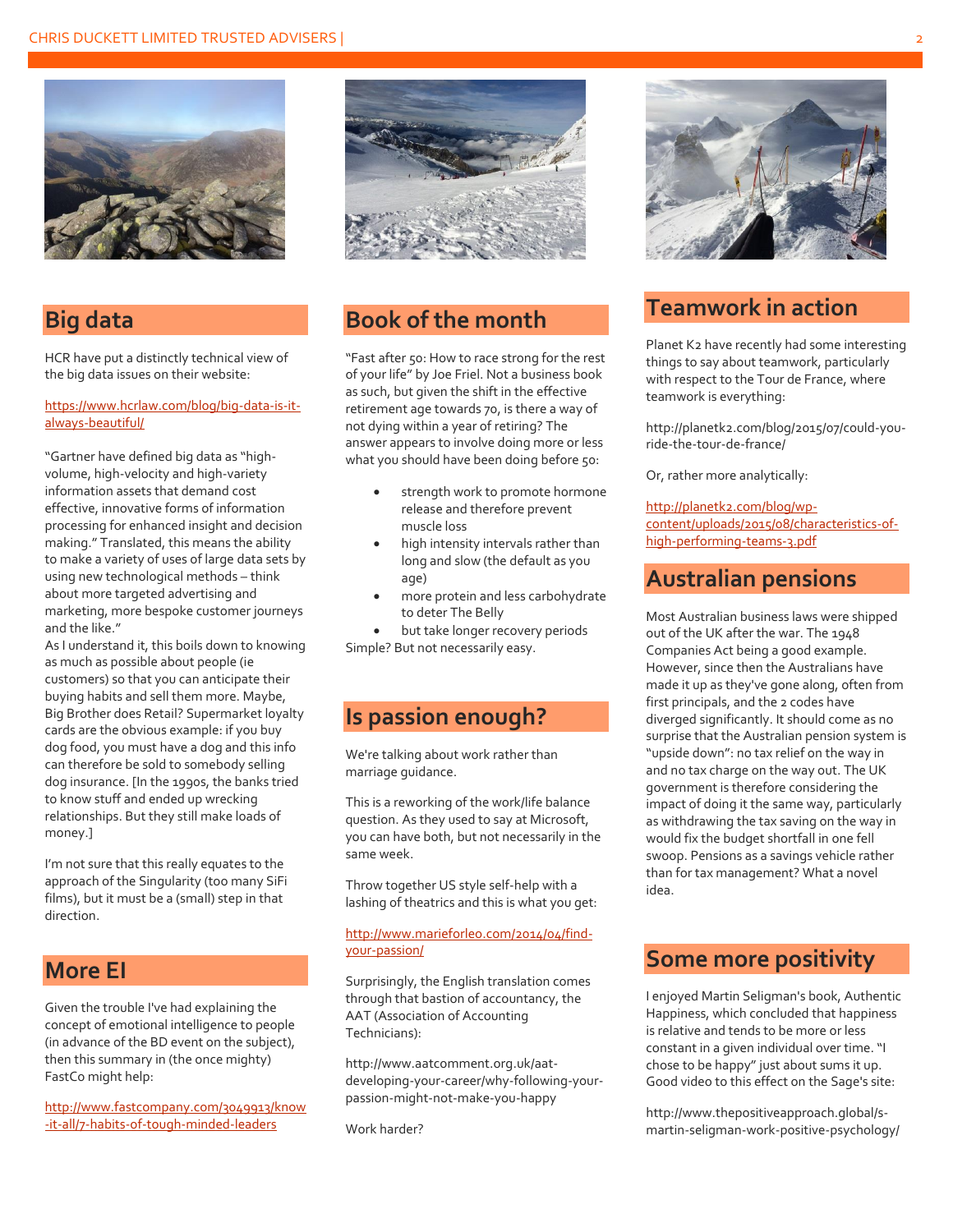## TAS on the ropes

Back in the early 2000s, Sue and I set out to computerise as many client as possible using the TAS Books system. TAS stood head and shoulders above everything else in terms of flexibility and functionality and made the market leader, Sage, look clumsy. Sage obviously saw it that way too and bought TAS to take it out of the picture. Ever since then, we've been expecting Sage to close TAS down completely. It looks like the end of TAS is now in sight (a new version of Windows will finish it off) and we need to start thinking about alternatives. The disruptive offering in the market place is undoubtedly Xero, which is distinctly shaky in accounting terms and exclusively cloud based, but will take and analyse data direct from electronic bank statements. So, it appeals to the time pressured and is attracting a lot of whiz-bang apps. Buy shares if you can.

The old guard (Sage/Quickbooks and, to a lesser extent, Farmplan) are trying to catch up with lost ground and develop suitable web offerings, but it's an uphill battle.

Watch this space?

## **Avatars in action**

The Boyscout has been raving about his favourite business book: "The Coffee Boys' Step-by-Step guide to Setting up and Managing Your Own Coffee Bar". One particularly exciting section involves customer avatars. Businesses traditional grade their customer quality as A, B, C & D (or maybe Bronze, Silver & Gold). [Ds always get fired.] This is all a bit generic, and doesn't work in a retail environment (until Big Data solves this issue). A customer avatar is then shorthand for a series of behaviours that describes a particular customer type. The avatar gets a name to make it more fluffy, so in principle you can even assign a lifetime value. Back to coffee bars, and avatar "Mike" is a businessman on his way to work who buys a coffee at 8.30 every morning (for consumption later in the day). He's always in a hurry and will never buy anything else (like high margin food). His primary concern is to get in and out of the bar at maximum speed and he won't appreciate being engaged in dialogue. Customer training to handle Mike is then very specific.

## Disclaimer

As they say on Canadian TV:

This Newsletter contains coarse language and mature subject matter (and the odd puerile pun).

Reader discretion is advised."